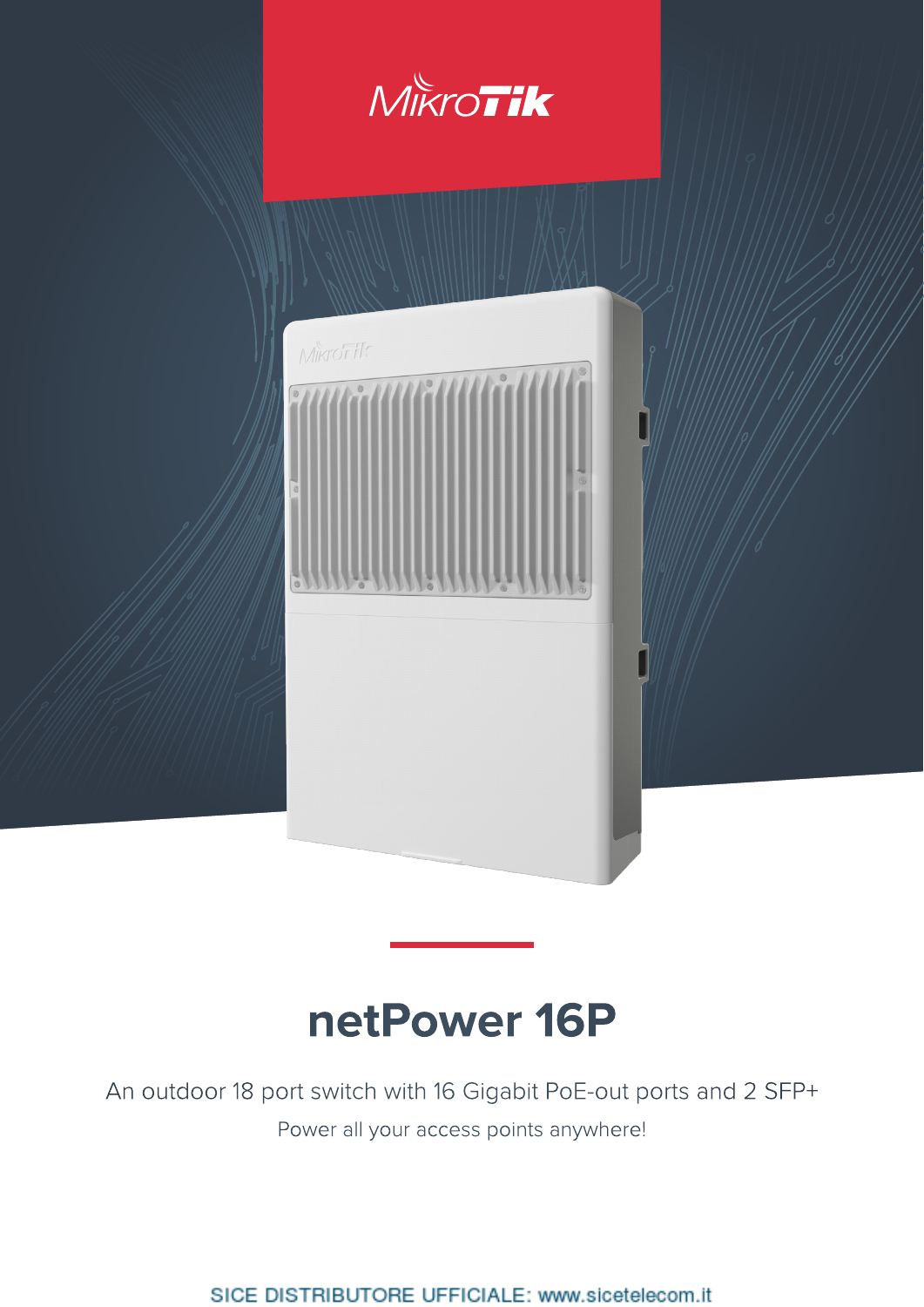

Powering a bunch of access points or IP cameras and a few uplinks on a tower has never been easier. netPower 16P has 16 Gigabit Ethernet ports with PoE-out and two SFP+ ports for 10G fiber uplinks.

Its sturdy and compact outdoor enclosure allows the switch to be mounted in all kinds of environments – from damp attics and shafts to towers, masts and poles with hose clamps.





netPower 16P has a non-blocking throughput of 36 Gbps, switching capacity of 72 Gbps and forwarding rate of 53.6 Mpps.

## **netPower 16P** – a simple solution for complicated tasks

When using both the high and low voltage adapters, the netPower will automatically choose the correct PoE standard and voltage, based on the devices you connect to each port. You can also specify it manually.

Compatible with MikroTik power supplies



netPower 16P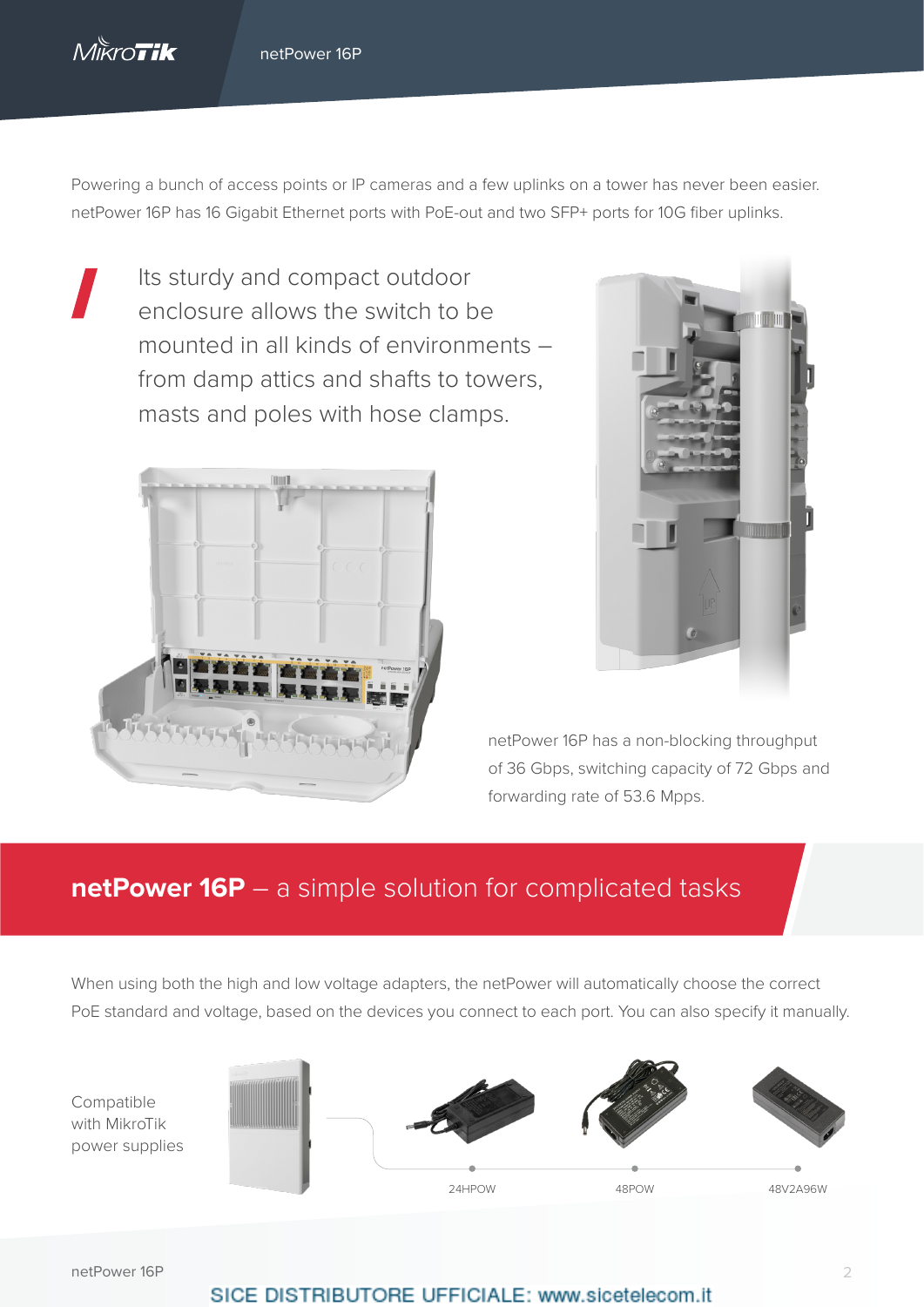## **Specifications**

| Product code                | CRS318-16P-2S+OUT                             |
|-----------------------------|-----------------------------------------------|
| <b>CPU</b>                  | 98DX226S, 800 MHz                             |
| CPU temperature monitor     | Yes                                           |
| Size of RAM                 | 256 MB                                        |
| Storage                     | 16 MB flash                                   |
| Switch chip model           | 98DX226S                                      |
| Number of 1G Ethernet ports | 16                                            |
| Number of 10G SFP+ ports    | 2                                             |
| Operating system            | RouterOS (License level 5) / SwOS (dual boot) |
| Dimensions                  | $303 \times 212 \times 78$ mm                 |
| Operating temperature       | $-40^{\circ}$ C to $+70^{\circ}$ C            |

## **Powering**

| PoE-out                                   | Passive PoE with auto sensing, 802.3af/at                                                                                                                                 |  |  |  |  |
|-------------------------------------------|---------------------------------------------------------------------------------------------------------------------------------------------------------------------------|--|--|--|--|
| PoE-out ports                             | Fther1 - Fther16                                                                                                                                                          |  |  |  |  |
| Max PoE-out on low $(30 V) voltage$       | 5.6 A (2.8 A per 8port group, max 1.1 A per port)                                                                                                                         |  |  |  |  |
| Max PoE-out on high (> 30 V) voltage      | 2.8 A (1.4 A per 8port group, max 0.6 A per port)                                                                                                                         |  |  |  |  |
| Max total out (A)                         | The total output power limit will also depend on your power<br>supply max current limit. You should not exceed your power<br>supply current limit or the board may reboot |  |  |  |  |
| Number of DC jacks                        | 2                                                                                                                                                                         |  |  |  |  |
| Supported input voltage                   | 18-30 V / 48- 57 V                                                                                                                                                        |  |  |  |  |
| Max power consumption                     | 316 W                                                                                                                                                                     |  |  |  |  |
| Max power consumption without attachments | 16 W                                                                                                                                                                      |  |  |  |  |

## **Certification & Approvals**

Certification **IP55**